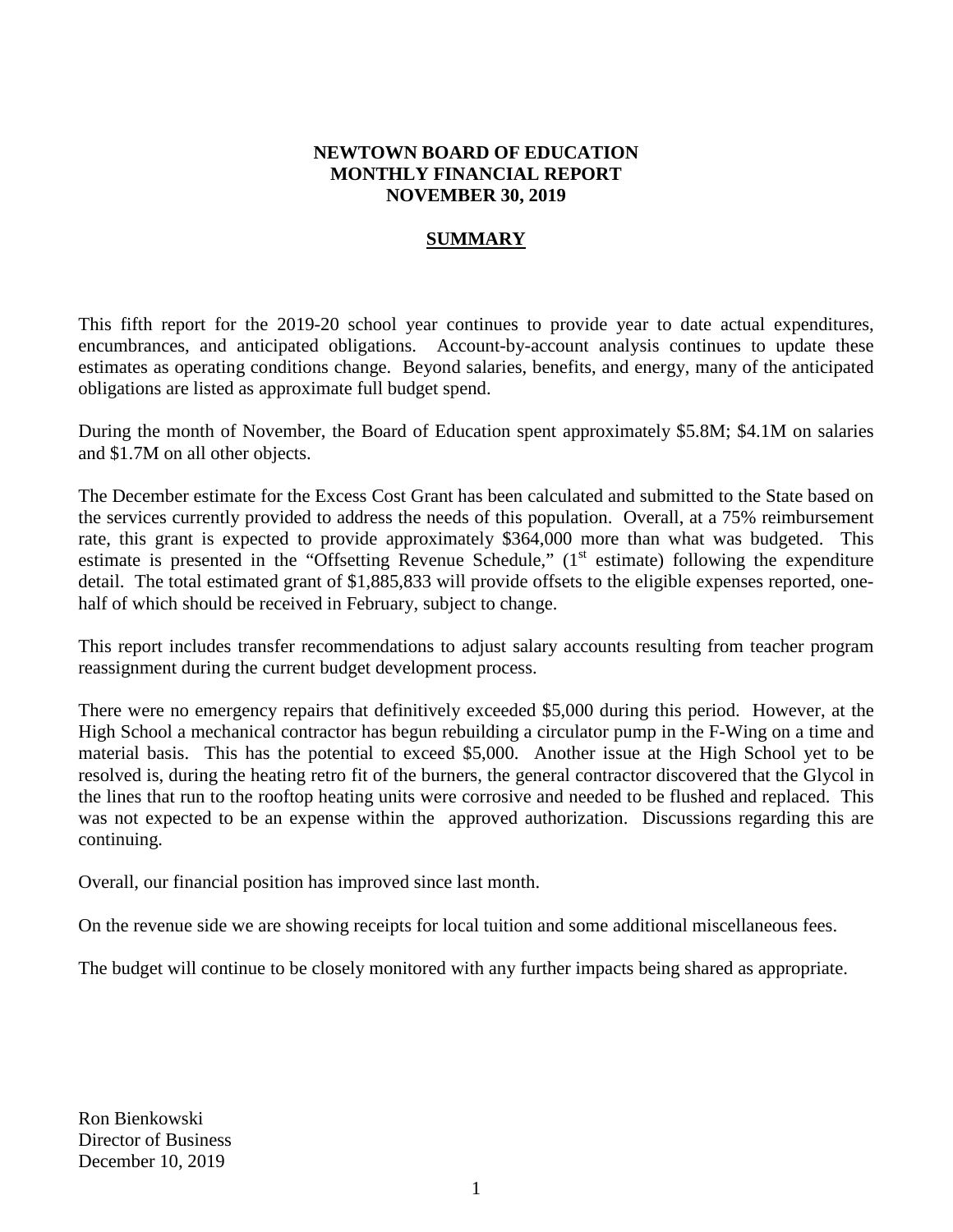# **TERMS AND DEFINITIONS**

The Newtown Board of Education's Monthly Financial Report provides summary financial information in the following areas:

- $\bullet$  Object Code a service or commodity obtained as the result of a specific expenditure defined by eight categories: Salaries, Employee Benefits, Professional Services, Purchased Property Services, Other Purchased Services, Supplies, Property, and Miscellaneous.
- Expense Category further defines the type of expense by Object Code
- Expended  $2018-19$  unaudited expenditures from the prior fiscal year (for comparison purposes)
- Approved Budget indicates a town approved financial plan used by the school district to achieve its goals and objectives.
- **TYTD Transfers** identified specific cross object codes requiring adjustments to provide adequate funding for the fiscal period. This includes all transfers made to date.
- Current Transfers identifies budget transfer recommended for current month action.
- Current Budget adjusts the Approved Budget calculating adjustments  $(+)$  or  $-)$  to the identified object codes.
- Year-To-Date Expended indicates the actual amount of cumulative expenditures processed by the school district through the month-end date indicated on the monthly budget summary report.
- Encumbered indicates approved financial obligations of the school district as a result of employee salary contracts, purchasing agreements, purchase orders, or other identified obligations not processed for payment by the date indicated on the monthly budget summary report.
- Balance calculates object code account balances subtracting expenditures and encumbrances from the current budget amount indicating accounts with unobligated balances or shortages.
- Anticipated Obligation is a column which provides a method to forecast expense category fund balances that have not been approved via an encumbrance, but are anticipated to be expended or remain with an account balance to maintain the overall budget funding level. Receivable revenue (i.e., grants) are included in this column which has the effect of netting the expected expenditure.
- **Projected Balance calculates the object code balances subtracting the Anticipated Obligations.** These balances will move up and down as information is known and or decisions are anticipated or made about current and projected needs of the district.

The monthly budget summary report also provides financial information on the State of Connecticut grant reimbursement programs (Excess Cost and Agency Placement Grants and Magnet Grant Transportation). These reimbursement grants/programs are used to supplement local school district budget programs as follows:

Excess Cost Grant – (Current Formula) this State of Connecticut reimbursement grant is used to support local school districts for education costs of identified special education students whose annual education costs exceed local prior year per pupil expenditure by 4 ½. Students placed by the Department of Child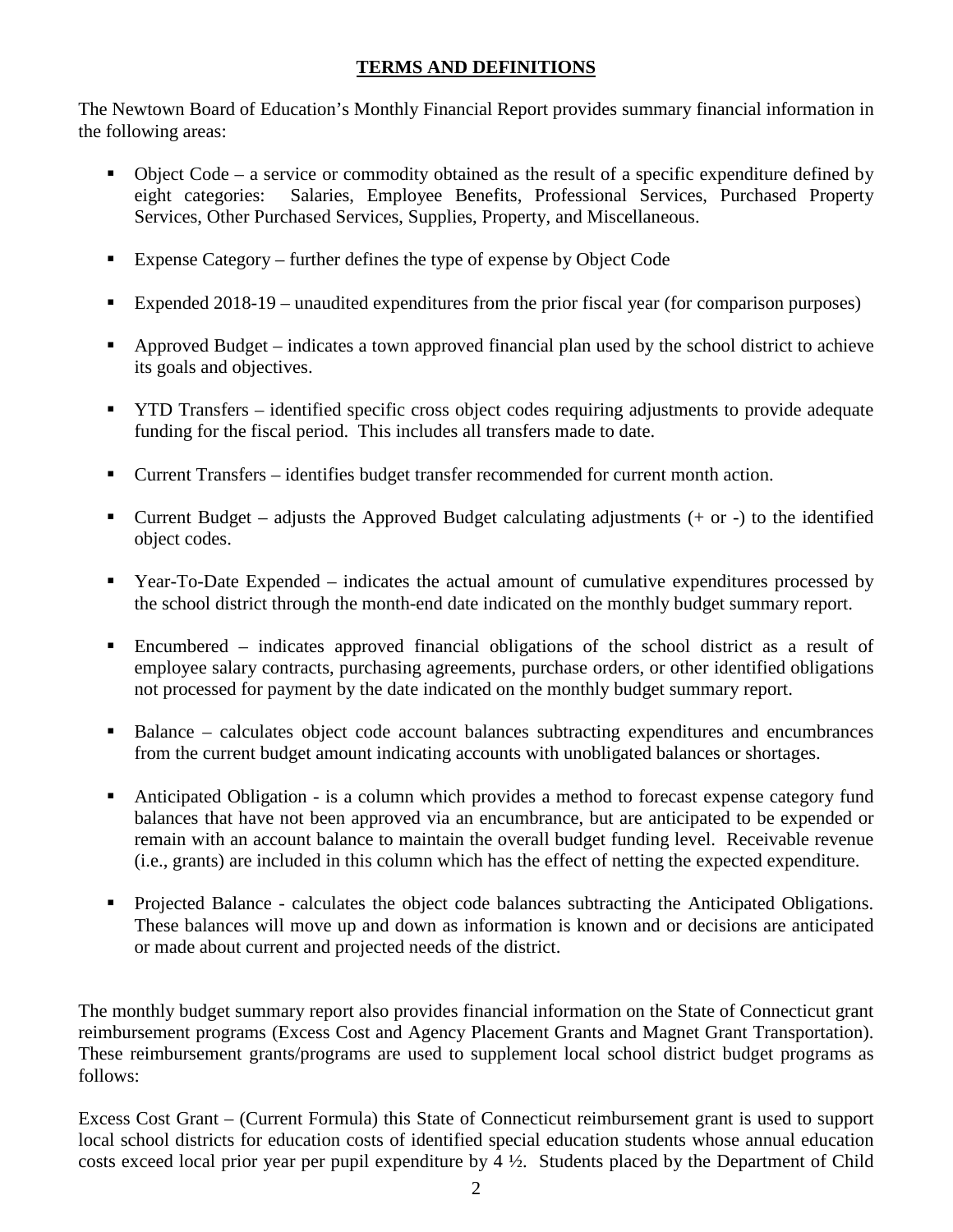and Family Services (DCF) are reimbursed after the school district has met the prior year's per pupil expenditure. School districts report these costs annually in December and March of each fiscal year. State of Connecticut grant calculations are determined by reimbursing eligible costs (60%-100%) based on the SDE grant allocation and all other town submittals.

Magnet Transportation Grant – provides reimbursement of \$1,300 for local students attending approved Magnet school programs. The budgeted grant is \$37,700 for this year.

The last portion of the monthly budget summary reports school generated revenue that are anticipated revenue to the Town of Newtown. Fees and charges include:

- **Local Tuition** amounts the board receives from non-residents who pay tuition to attend Newtown schools. Primarily from staff members.
- High school fees for parking permits..
- The final revenue is miscellaneous fees, which constitute refunds, rebates, prior year claims, etc.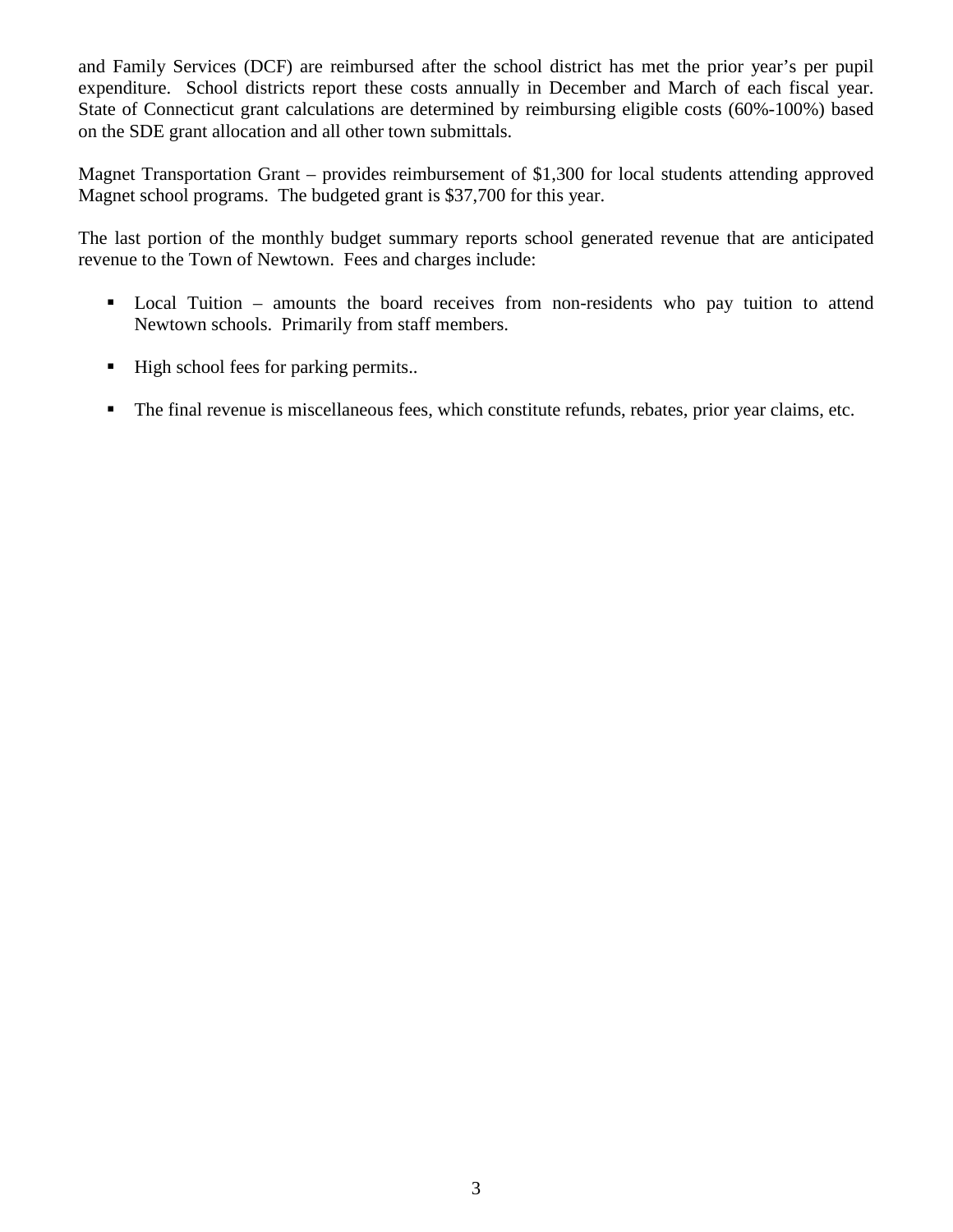#### 2019-20 BUDGET SUMMARY REPORT

FOR THE MONTH ENDING - NOVEMBER 30, 2019

| <b>OBJECT</b><br>CODE | <b>EXPENSE CATEGORY</b>          |              | <b>EXPENDED</b><br>$2018 - 2019$  |                    | 2019-20<br><b>APPROVED</b><br><b>BUDGET</b> | <b>YTD</b><br><b>TRANSFERS</b><br>$2019 - 2020$ |        | <b>CURRENT</b><br><b>TRANSFERS</b> |      | <b>CURRENT</b><br><b>BUDGET</b> | <b>YTD</b><br><b>EXPENDITURE</b> | <b>ENCUMBER</b>             |        | <b>BALANCE</b>  |    | <b>ANTICIPATED</b><br><b>OBLIGATIONS</b> |        | <b>PROJECTED</b><br><b>BALANCE</b> |
|-----------------------|----------------------------------|--------------|-----------------------------------|--------------------|---------------------------------------------|-------------------------------------------------|--------|------------------------------------|------|---------------------------------|----------------------------------|-----------------------------|--------|-----------------|----|------------------------------------------|--------|------------------------------------|
|                       | <b>GENERAL FUND BUDGET</b>       |              |                                   |                    |                                             |                                                 |        |                                    |      |                                 |                                  |                             |        |                 |    |                                          |        |                                    |
| 100                   | <b>SALARIES</b>                  | S.           | 48,042,992 \ \$ 50,205,315 \ \$   |                    |                                             |                                                 | $-$ \$ |                                    |      | $-$ \$ 50,205,315 \$            |                                  | 15,078,659 \$ 33,686,545 \$ |        | $1,440,111$ \$  |    | 1,223,340 \$                             |        | 216,772                            |
| 200                   | <b>EMPLOYEE BENEFITS</b>         | \$.          | 11,165,888                        |                    | $$11,093,340$ \\$                           |                                                 | $-$ \$ | $\sim$                             |      | $$11,093,340$ \\$               | 5,597,604 \$                     | 4,183,899 \$                |        | 1,311,837 \$    |    | 1,302,571 \$                             |        | 9,266                              |
| 300                   | <b>PROFESSIONAL SERVICES</b>     | \$           | 767,554 \$                        |                    | 797,835 \$                                  |                                                 | $-$ \$ | $\sim$                             | -S   | 797,835 \$                      | 248,272 \$                       | 129,833 \$                  |        | 419,730 \$      |    | 419,730 \$                               |        | $\sim$                             |
| 400                   | PURCHASED PROPERTY SERV.         | S.           |                                   |                    | 2,292,742 \$                                |                                                 | $-$ \$ |                                    |      | $-$ \$ 2,292,742 \$             | 985,647 \$                       | 491,509 \$                  |        | 815,586 \$      |    | 815,586 \$                               |        | $\sim$                             |
| 500                   | <b>OTHER PURCHASED SERVICES</b>  | S.           |                                   |                    | 8,901,602   \$ 9,111,879 \$                 |                                                 | $-$ \$ |                                    |      | $-$ \$ 9,111,879 \$             | $4,109,408$ \$                   | 5,558,596 \$                |        | $(556, 125)$ \$ |    | $(549, 921)$ \$                          |        | (6,204)                            |
| 600                   | <b>SUPPLIES</b>                  | \$           | 3,784,438                         | $\mathbf{\hat{s}}$ | 3,671,332 \$                                |                                                 | $-$ \$ |                                    | -S   | 3,671,332 \$                    | 1,275,997 \$                     | 195,464 \$                  |        | 2,199,879 \$    |    | 2,129,883 \$                             |        | 69,996                             |
| 700                   | <b>PROPERTY</b>                  | $\mathbb{S}$ | 756,806 \$                        |                    | 757,572 \$                                  |                                                 | $-$ \$ | $\sim$                             | -S   | 757,572 \$                      | 316,355 \$                       | 154,273 \$                  |        | 286,944 \$      |    | 286,944 \$                               |        |                                    |
| 800                   | <b>MISCELLANEOUS</b>             | $\mathbb{S}$ | 62,869                            | <sup>\$</sup>      | 74,395 \$                                   |                                                 | $-$ \$ | $\sim$ 10 $\pm$                    | - \$ | 74,395 \$                       | 55,425 \$                        | $4,619$ \$                  |        | 14,351 \$       |    | $14,351$ \$                              |        |                                    |
| 910                   | <b>SPECIAL ED CONTINGENCY</b>    | $\mathbb{S}$ |                                   | $-1S$              | 100,000 \$                                  |                                                 | $-$ \$ | $-$ \$                             |      | 100,000 \$                      | $-5$                             |                             | $-$ \$ | $100,000$ \$    |    |                                          | $-$ \$ | 100,000                            |
|                       | <b>TOTAL GENERAL FUND BUDGET</b> | S.           | 75,725,459 \ \ \$ 78,104,410 \ \$ |                    |                                             |                                                 | $-$ \$ |                                    |      | $-$ \$ 78,104,410 \$            |                                  | 27,667,366 \$44,404,739 \$  |        | $6,032,313$ \$  |    | 5,642,484 \$                             |        | 389,829                            |
| 900                   | <b>TRANSFER NON-LAPSING</b>      | $\mathbb{S}$ | 328,772 \$                        |                    | $\sim$                                      |                                                 |        |                                    |      |                                 |                                  |                             |        |                 |    |                                          | \$     |                                    |
|                       | <b>GRAND TOTAL</b>               |              | 76,054,231 \$ 78,104,410          |                    |                                             |                                                 | $-$ \$ |                                    |      | \$78,104,410                    | 27,667,366                       | \$44,404,739                | -S     | 6,032,313       | -S | 5.642.484                                | - S    | 389,829                            |

*(Unaudited)*  $\overline{S}$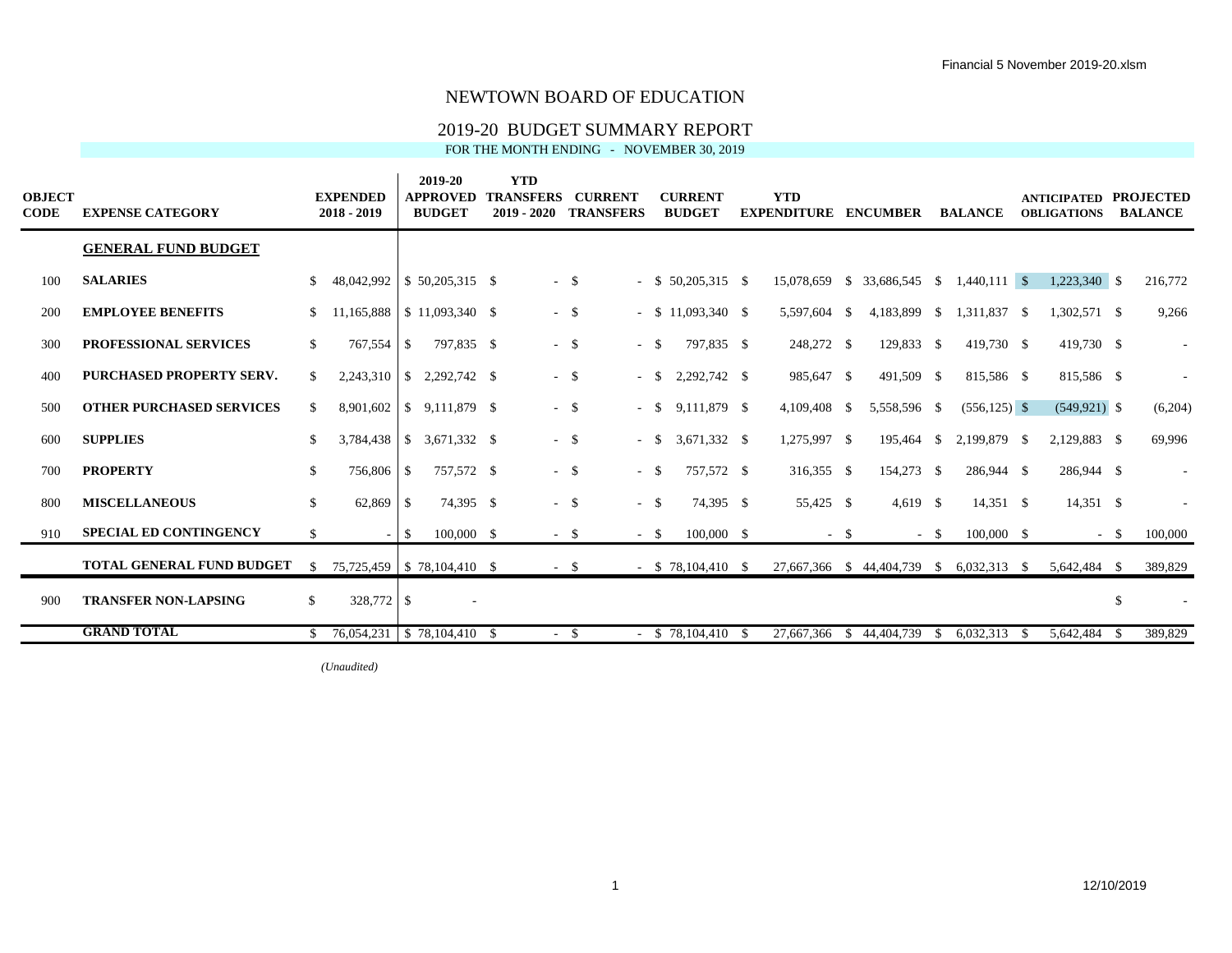#### 2019-20 BUDGET SUMMARY REPORT

| <b>OBJECT</b><br><b>CODE</b> | <b>EXPENSE CATEGORY</b>                         |               | <b>EXPENDED</b><br>2018 - 2019 |               | 2019-20<br><b>APPROVED</b><br><b>BUDGET</b> | <b>YTD</b><br><b>TRANSFERS</b><br>$2019 - 2020$ | <b>CURRENT</b><br><b>TRANSFERS</b> |               | <b>CURRENT</b><br><b>BUDGET</b> | <b>YTD</b><br><b>EXPENDITURE ENCUMBER</b> |      |                    |        | <b>BALANCE</b> |        | <b>ANTICIPATED PROJECTED</b><br><b>OBLIGATIONS</b> |        | <b>BALANCE</b>           |
|------------------------------|-------------------------------------------------|---------------|--------------------------------|---------------|---------------------------------------------|-------------------------------------------------|------------------------------------|---------------|---------------------------------|-------------------------------------------|------|--------------------|--------|----------------|--------|----------------------------------------------------|--------|--------------------------|
| 100                          | <b>SALARIES</b>                                 |               |                                |               |                                             |                                                 |                                    |               |                                 |                                           |      |                    |        |                |        |                                                    |        |                          |
|                              | <b>Administrative Salaries</b>                  | <sup>\$</sup> | 3.926.453                      |               |                                             | н.                                              |                                    | S.            | $4.156.163$ \$                  | $1.605.256$ \$                            |      | 2.546.036 \$       |        | 4,872 \$       |        | 3,953 $\sqrt{3}$                                   |        | 919                      |
|                              | Teachers & Specialists Salaries                 | \$            | 30,602,780                     |               |                                             |                                                 | $-$ \$                             |               | $-$ \$ 31,770,823 \$            | 8,550,283                                 |      | $$23,113,064$ \ \$ |        | 107,476 \$     |        | $(47,000)$ \$                                      |        | 154,476                  |
|                              | Early Retirement                                | S             | $40,000$ \$                    |               | 32,000 \$                                   | $\blacksquare$                                  |                                    | £.            | 32,000 \$                       | 32,000 \$                                 |      | $\sim$             | - \$   |                | $-$ \$ |                                                    | $-$ \$ |                          |
|                              | Continuing Ed./Summer School                    | \$            | 89,327 \$                      |               | 94,514 \$                                   | ÷,                                              |                                    | <sup>\$</sup> | 94,514 \$                       | 59,302 \$                                 |      | 28,476 \$          |        | $6,736$ \$     |        | $6,700$ \$                                         |        | 36                       |
|                              | Homebound & Tutors Salaries                     | <sup>\$</sup> | 150,895 \$                     |               | 162,236 \$                                  |                                                 |                                    | -S            | 162,236 \$                      | $20,263$ \$                               |      | 46,370 \$          |        | 95,603 \$      |        | 95,603 \$                                          |        | $\sim$                   |
|                              | <b>Certified Substitutes</b>                    | <sup>\$</sup> | 629,852 \$                     |               | 652,430 \$                                  |                                                 |                                    | -S            | 652,430 \$                      | 227,959 \$                                |      | 145,068 \$         |        | 279,404 \$     |        | 279,404 \$                                         |        | $\overline{\phantom{0}}$ |
|                              | Coaching/Activities                             | <sup>\$</sup> | $621,521$ \$                   |               | 652,752 \$                                  |                                                 |                                    | <sup>\$</sup> | 652,752 \$                      | 193,915 \$                                |      | $6,048$ \$         |        | 452,789 \$     |        | 452,789 \$                                         |        | $\sim$                   |
|                              | Staff & Program Development                     | \$            | 226,225                        | -S            | 213,494 \$                                  |                                                 |                                    | .S            | 213,494 \$                      | 55,317 \$                                 |      | 35,316 \$          |        | 122,860 \$     |        | 122,860 \$                                         |        |                          |
|                              | <b>CERTIFIED SALARIES</b>                       | S.            | 36,287,053                     |               | \$ 37,734,412 \$                            |                                                 | $-$ \$                             |               | $-$ \$ 37,734,412 \$            | 10,744,294 \$                             |      | 25,920,378 \$      |        | 1,069,740 \$   |        | 914,309 \$                                         |        | 155,431                  |
|                              | Supervisors/Technology Salaries                 | $\mathbb{S}$  | 879,898                        | $\mathcal{S}$ | 934,371 \$                                  | $\sim$                                          |                                    | $\mathbb{S}$  | 934,371 \$                      | 383,665 \$                                |      | 514,140 \$         |        | 36,566 \$      |        | 22,473 \$                                          |        | 14,093                   |
|                              | Clerical & Secretarial salaries                 | S             | 2,261,580                      |               |                                             | $\overline{\phantom{a}}$                        |                                    | S             | 2,339,317 \$                    | 857,413 \$                                |      | 1,480,814 \$       |        | $1,090$ \$     |        |                                                    | $-$ \$ | 1,090                    |
|                              | <b>Educational Assistants</b>                   | <sup>\$</sup> | 2,577,377                      | $\mathbb{S}$  | 2,783,832 \$                                | $\sim$                                          |                                    | -S            | 2,783,832 \$                    | 845,724 \$                                |      | 1,930,023 \$       |        | 8,085 \$       |        | $6,800$ \$                                         |        | 1,285                    |
|                              | Nurses & Medical advisors                       | S             | 734,534                        | $\mathcal{S}$ | 779,871 \$                                  |                                                 |                                    | -S            | 779,871 \$                      | 204,350 \$                                |      | 530,089 \$         |        | 45,432 \$      |        | 45,432 \$                                          |        |                          |
|                              | Custodial & Maint Salaries                      | -S            | 3,116,314                      | $\mathbb{S}$  | 3,212,091 \$                                |                                                 |                                    | -S            | 3,212,091 \$                    | 1,223,239 \$                              |      | 1,899,492 \$       |        | 89,360 \$      |        | 41,036 \$                                          |        | 48,324                   |
|                              | Non Certified Adj $& Bus$ Drivers salaries $\$$ |               | 12,745                         | $\sqrt{3}$    | 25,022 \$                                   |                                                 |                                    | -S            | 25,022 \$                       | $6,917$ \$                                |      | 18,105 \$          |        |                | $-$ \$ |                                                    | $-$ \$ | ٠.                       |
|                              | Career/Job salaries                             | \$            | 48,376 \$                      |               | 141,195 \$                                  |                                                 |                                    | -S            | 141,195 \$                      | 25,708 \$                                 |      | 158,343 \$         |        | $(42,856)$ \$  |        | $(46,356)$ \$                                      |        | 3,500                    |
|                              | <b>Special Education Svcs Salaries</b>          | \$            | 1,172,425                      | $\mathbb{S}$  | 1,271,345 \$                                |                                                 |                                    | <sup>\$</sup> | 1,271,345 \$                    | 409,230 \$                                |      | 842,924 \$         |        | $19,190$ \$    |        | 26,319 \$                                          |        | (7, 129)                 |
|                              | Attendance & Security Salaries                  | <sup>\$</sup> | 580,533 \$                     |               | 605,759 \$                                  |                                                 |                                    | -S            | 605,759 \$                      | 195,777 \$                                |      | 392,238 \$         |        | $17,744$ \$    |        | 17,568 \$                                          |        | 176                      |
|                              | Extra Work - Non-Cert                           | <sup>\$</sup> | 104,484 \$                     |               | $110,362$ \$                                |                                                 |                                    | -S            | 110,362 \$                      | 79,297 \$                                 |      |                    | $-$ \$ | 31,065 \$      |        | 31,065 \$                                          |        |                          |
|                              | Custodial & Maint. Overtime                     | -S            | 228,815 \$                     |               | 235,738 \$                                  |                                                 |                                    | -S            | 235,738 \$                      | 95,532 \$                                 |      | $\sim$             | -S     | 140,206 \$     |        | 140,206 \$                                         |        |                          |
|                              | Civic activities/Park & Rec                     | <sup>\$</sup> | 38,858                         | -\$           | 32,000 \$                                   | $\sim$                                          |                                    | <sup>\$</sup> | 32,000 \$                       | 7,512 \$                                  |      |                    | $-$ \$ | 24,488 \$      |        | 24,488 \$                                          |        | $\sim$                   |
|                              | NON-CERTIFIED SALARIES                          |               | \$11,755,939                   |               | $$12,470,903$ \;                            |                                                 | $-$ \$                             |               | $$12,470,903$ \;                | 4,334,364 \$                              |      | 7,766,167 \$       |        | 370,372 \$     |        | 309,031 \$                                         |        | 61,341                   |
|                              | <b>SUBTOTAL SALARIES</b>                        | \$            | 48,042,992                     |               | $$50,205,315$ \$                            |                                                 | $-$ \$                             |               | $$50,205,315$ \$                | 15,078,659                                | - \$ | 33,686,545 \$      |        | $1,440,111$ \$ |        | 1.223.340 \$                                       |        | 216,772                  |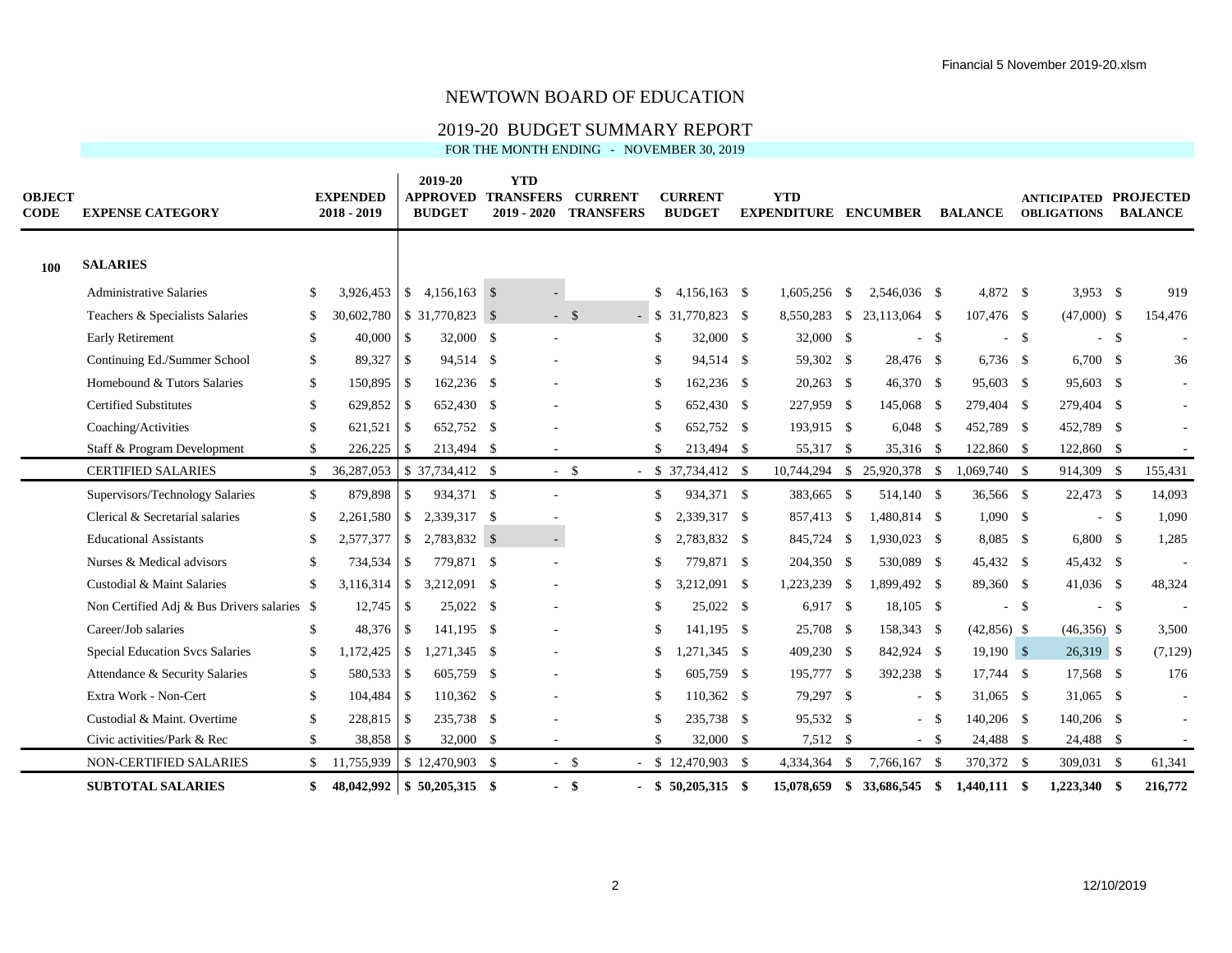#### 2019-20 BUDGET SUMMARY REPORT

| OBJECT<br>CODE | <b>EXPENSE CATEGORY</b>                                                                                                               |                                | <b>EXPENDED</b><br>2018 - 2019         |               | 2019-20<br><b>APPROVED</b><br><b>BUDGET</b> | <b>YTD</b><br><b>TRANSFERS</b><br>$2019 - 2020$ |      | <b>CURRENT</b><br><b>TRANSFERS</b> |                                        | <b>CURRENT</b><br><b>BUDGET</b>        | <b>YTD</b><br><b>EXPENDITURE ENCUMBER</b> |      |                                       |        | <b>BALANCE</b>                         | <b>ANTICIPATED</b><br><b>OBLIGATIONS</b> |        | <b>PROJECTED</b><br><b>BALANCE</b> |
|----------------|---------------------------------------------------------------------------------------------------------------------------------------|--------------------------------|----------------------------------------|---------------|---------------------------------------------|-------------------------------------------------|------|------------------------------------|----------------------------------------|----------------------------------------|-------------------------------------------|------|---------------------------------------|--------|----------------------------------------|------------------------------------------|--------|------------------------------------|
| <b>200</b>     | <b>EMPLOYEE BENEFITS</b>                                                                                                              |                                |                                        |               |                                             |                                                 |      |                                    |                                        |                                        |                                           |      |                                       |        |                                        |                                          |        |                                    |
|                | Medical & Dental Expenses                                                                                                             | \$                             | 8,179,822                              | $\mathcal{S}$ | 8.058.967 \$                                |                                                 |      |                                    | S.                                     | 8,058,967 \$                           | 4,075,413                                 | \$   | 3,954,775 \$                          |        | 28.779 \$                              | 22,461 \$                                |        | 6,318                              |
|                | Life Insurance                                                                                                                        | <sup>\$</sup>                  | 84,680 \$                              |               | 87,134 \$                                   |                                                 |      |                                    | \$                                     | 87,134 \$                              | 35,627 \$                                 |      | $\sim$                                | -\$    | 51,507 \$                              | 51,257 \$                                |        | 250                                |
|                | FICA & Medicare                                                                                                                       | <sup>\$</sup>                  | ,499,915                               | \$            | 1,534,045 \$                                |                                                 |      |                                    | \$                                     | 1,534,045 \$                           | 500,121 \$                                |      | $\sim$                                | -S     | 1,033,924 \$                           | 1,033,924 \$                             |        |                                    |
|                | Pensions                                                                                                                              | <sup>\$</sup>                  | 809,692 \$                             |               | 864,842 \$                                  |                                                 |      |                                    | <sup>\$</sup>                          | 864,842 \$                             | 744,051 \$                                |      | $10.461 \quad$ \$                     |        | 110,330 \$                             | 119,154 \$                               |        | (8,824)                            |
|                | Unemployment & Employee Assist.                                                                                                       | \$                             | 59,858 \$                              |               | 87,000 \$                                   |                                                 |      |                                    | \$                                     | 87,000 \$                              | $1,726$ \$                                |      | $\sim$                                | -\$    | 85,274 \$                              | 75,774 \$                                |        | 9,500                              |
|                | <b>Workers Compensation</b>                                                                                                           | \$                             | 531,920 \$                             |               | 461,352 \$                                  |                                                 |      |                                    | \$                                     | 461,352 \$                             | 240,667                                   | - \$ | 218,663 \$                            |        | $2,022$ \$                             |                                          | $-$ \$ | 2,022                              |
|                | <b>SUBTOTAL EMPLOYEE BENEFITS \$</b>                                                                                                  |                                | 11,165,888                             |               | $$11,093,340$ \, \$                         |                                                 | - \$ |                                    |                                        | $$11,093,340$ \, \$                    | 5,597,604 \$                              |      | 4,183,899                             | \$     | 1,311,837 \$                           | $1,302,571$ \$                           |        | 9,266                              |
| 300            | <b>PROFESSIONAL SERVICES</b><br><b>Professional Services</b><br>Professional Educational Ser.<br><b>SUBTOTAL PROFESSIONAL SVCS \$</b> | <sup>\$</sup><br><sup>\$</sup> | 574,753 \$<br>192,800 \$<br>767,554 \$ |               | 590,802 \$<br>207,033 \$<br>797,835 \$      | Ξ.                                              | - \$ |                                    | <sup>\$</sup><br><sup>\$</sup><br>- \$ | 590,802 \$<br>207,033 \$<br>797,835 \$ | 184,911 \$<br>63,361 \$<br>248,272 \$     |      | 110,050 \$<br>19,783 \$<br>129,833 \$ |        | 295,841 \$<br>123,889 \$<br>419,730 \$ | 295,841 \$<br>123,889 \$<br>419,730 \$   |        |                                    |
| 400            | <b>PURCHASED PROPERTY SVCS</b>                                                                                                        |                                |                                        |               |                                             |                                                 |      |                                    |                                        |                                        |                                           |      |                                       |        |                                        |                                          |        |                                    |
|                | Buildings & Grounds Services                                                                                                          | \$                             | 694,509 \$                             |               | 708.805 \$                                  |                                                 |      |                                    | \$                                     | 708,805 \$                             | 326,834 \$                                |      | 226,148 \$                            |        | 155,823 \$                             | 155,823 \$                               |        |                                    |
|                | Utility Services - Water & Sewer                                                                                                      | \$                             | 132,669 \$                             |               | 147,645 \$                                  |                                                 |      |                                    | \$                                     | 147,645 \$                             | 78,116 \$                                 |      |                                       | $-$ \$ | 69,529 \$                              | 69,529 \$                                |        | $\sim$                             |
|                | Building, Site & Emergency Repairs                                                                                                    | $\mathbb{S}$                   | 550,790 \$                             |               | 460,850 \$                                  |                                                 |      |                                    | \$                                     | 460,850 \$                             | 169,657 \$                                |      | 66,762 \$                             |        | 224,431 \$                             | 224,431 \$                               |        | $\sim$                             |
|                | <b>Equipment Repairs</b>                                                                                                              | $\mathbb{S}$                   | 300,958 \$                             |               | 338,819 \$                                  |                                                 |      |                                    | \$                                     | 338,819 \$                             | 106,811 \$                                |      | 39,795 \$                             |        | 192,213 \$                             | 192,213 \$                               |        | $\sim$                             |
|                | Rentals - Building & Equipment                                                                                                        | <sup>\$</sup>                  | 271,749 \$                             |               | 272,923 \$                                  |                                                 |      |                                    | \$                                     | 272,923 \$                             | 130,641 \$                                |      | 98,417 \$                             |        | 43,866 \$                              | 43,866 \$                                |        | $\sim$                             |
|                | Building & Site Improvements                                                                                                          | <sup>\$</sup>                  | 292,635 \$                             |               | 363,700 \$                                  |                                                 |      |                                    | \$                                     | 363,700 \$                             | 173,587 \$                                |      | 60,388 \$                             |        | 129,725 \$                             | 129,725 \$                               |        | $\sim$                             |
|                | SUBTOTAL PUR. PROPERTY SER.                                                                                                           |                                |                                        |               | 2.292.742 \$                                |                                                 | - \$ |                                    | S.                                     | 2.292.742 \$                           | 985.647                                   | - \$ | 491.509                               | -\$    | 815.586 \$                             | 815.586 \$                               |        |                                    |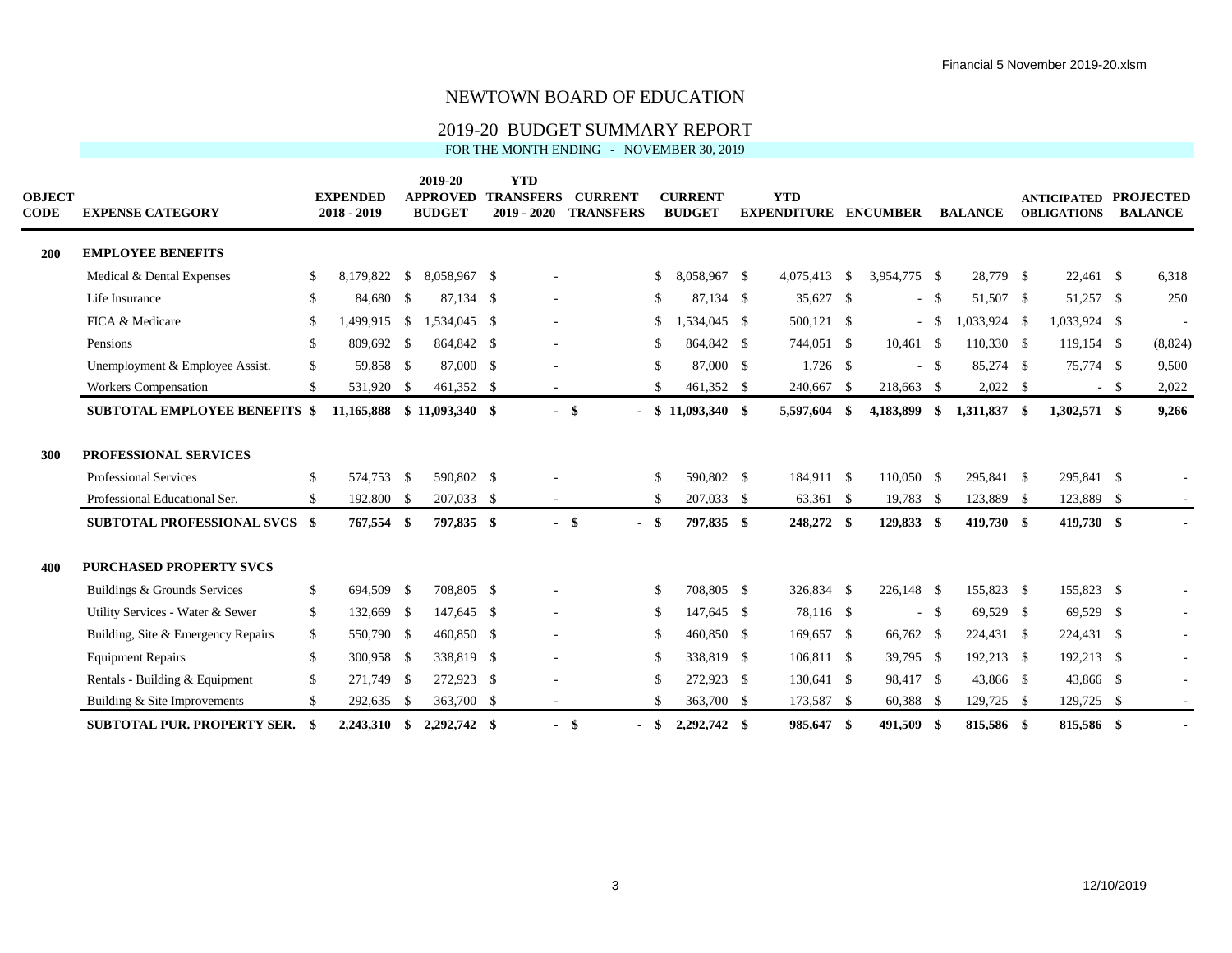#### 2019-20 BUDGET SUMMARY REPORT

| OBJECT<br>CODE | <b>EXPENSE CATEGORY</b>               |               | <b>EXPENDED</b><br>2018 - 2019 |                          | 2019-20<br><b>APPROVED</b><br><b>BUDGET</b> | <b>YTD</b><br><b>TRANSFERS</b><br>$2019 - 2020$ | <b>CURRENT</b><br><b>TRANSFERS</b> |               | <b>CURRENT</b><br><b>BUDGET</b> | <b>YTD</b><br><b>EXPENDITURE</b> |          | <b>ENCUMBER</b> |      | <b>BALANCE</b>              |     | <b>ANTICIPATED</b><br><b>OBLIGATIONS</b> | <b>PROJECTED</b><br><b>BALANCE</b> |
|----------------|---------------------------------------|---------------|--------------------------------|--------------------------|---------------------------------------------|-------------------------------------------------|------------------------------------|---------------|---------------------------------|----------------------------------|----------|-----------------|------|-----------------------------|-----|------------------------------------------|------------------------------------|
| 500            | <b>OTHER PURCHASED SERVICES</b>       |               |                                |                          |                                             |                                                 |                                    |               |                                 |                                  |          |                 |      |                             |     |                                          |                                    |
|                | <b>Contracted Services</b>            | <sup>\$</sup> | 619,306 \$                     |                          | 631,536 \$                                  |                                                 |                                    | \$            | 631,536 \$                      | 403,844 \$                       |          | 51,403 \$       |      | 176,289 \$                  |     | 176,289 \$                               |                                    |
|                | <b>Transportation Services</b>        | \$            | 1.180,892                      | $\mathbb{S}$             | 4,323,600 \$                                |                                                 |                                    | \$            | 4,323,600 \$                    | 1,433,807                        | -\$      | 2,325,995 \$    |      | 563,798 \$                  |     | 540,349 \$                               | 23,449                             |
|                | Insurance - Property & Liability      | \$            | 400,457                        | $\vert$ \$               | 407,947 \$                                  |                                                 |                                    | \$            | 407,947 \$                      | 217,349 \$                       |          | 159,937 \$      |      | 30,661 \$                   |     | $6,000$ \$                               | 24,661                             |
|                | Communications                        | <sup>\$</sup> | 140,237                        | $\overline{\phantom{a}}$ | 160,926 \$                                  |                                                 |                                    | <sup>\$</sup> | 160.926 \$                      | 61,764 \$                        |          | 64,666 \$       |      | 34,496 \$                   |     | 30,000 \$                                | 4,496                              |
|                | <b>Printing Services</b>              | S.            | $32,114$ \\$                   |                          | 33,057 \$                                   |                                                 |                                    | \$            | 33,057 \$                       | 8,579 \$                         |          | $9,196$ \$      |      | 15,282 \$                   |     | 15,282 \$                                |                                    |
|                | Tuition - Out of District             | <sup>\$</sup> | 3,330,730                      | $\mathcal{S}$            | 3,328,479 \$                                |                                                 |                                    | \$            | 3,328,479 \$                    | 1,904,338                        | - \$     |                 |      | 2,854,734 \$ (1,430,592) \$ |     | $(1,371,782)$ \$                         | (58, 810)                          |
|                | Student Travel & Staff Mileage        | \$.           | 197,866 \$                     |                          | 226,334 \$                                  | $\sim$                                          |                                    | \$.           | 226,334 \$                      | 79,727                           | <b>S</b> | 92,665          | - \$ | 53,942 \$                   |     | 53,942 \$                                |                                    |
|                | <b>SUBTOTAL OTHER PURCHASED SI \$</b> |               | 8,901,602                      | SS.                      | 9,111,879 \$                                | - \$                                            | $\sim$                             | SS.           | 9,111,879 \$                    | 4,109,408                        | -\$      | 5,558,596 \$    |      | $(556, 125)$ \$             |     | $(549.921)$ \$                           | (6,204)                            |
| 600            | <b>SUPPLIES</b>                       |               |                                |                          |                                             |                                                 |                                    |               |                                 |                                  |          |                 |      |                             |     |                                          |                                    |
|                | Instructional & Library Supplies      | $\mathbb{S}$  | 885,366 \$                     |                          | 819,252 \$                                  |                                                 |                                    | \$            | 819,252 \$                      | $407,223$ \$                     |          | 71,852 \$       |      | 340,185 \$                  |     | 340,177 \$                               | 8                                  |
|                | Software, Medical & Office Sup.       | \$            | 189,356 \$                     |                          | 216,843 \$                                  |                                                 |                                    | \$            | 216,843 \$                      | 92,299 \$                        |          | 49,050 \$       |      | 75,494 \$                   |     | 75,494 \$                                | $\sim$                             |
|                | <b>Plant Supplies</b>                 | S.            | 366,651                        | $\vert$ \$               | 375,000 \$                                  | ٠                                               |                                    | \$            | 375,000 \$                      | $112,143$ \$                     |          | 56,735          | - \$ | 206,122 \$                  |     | 206,122 \$                               | $\overline{\phantom{a}}$           |
|                | Electric                              | S             | ,433,462                       | \$                       | 1,384,117 \$                                | ۰                                               |                                    | \$            | 1,384,117 \$                    | 465,310 \$                       |          | $\sim$          | -S   | 918,807 \$                  |     | 853,819 \$                               | 64,988                             |
|                | Propane & Natural Gas                 | <sup>\$</sup> | $426,559$ \$                   |                          | 434,914 \$                                  |                                                 |                                    | \$            | 434,914 \$                      | 81,400 \$                        |          | $\sim$          | -\$  | 353,514 \$                  |     | 352,014 \$                               | 1,500                              |
|                | Fuel Oil                              | <sup>\$</sup> | 97,798 \$                      |                          | 81,000 \$                                   | -                                               |                                    | \$            | 81,000 \$                       | 8,607 \$                         |          |                 | - \$ | 72,393 \$                   |     | $72,393$ \$                              | $\overline{\phantom{a}}$           |
|                | Fuel For Vehicles & Equip.            | <sup>\$</sup> | $246,113$ \$                   |                          | 203,992 \$                                  |                                                 |                                    | \$            | 203,992 \$                      | 27,519 \$                        |          | $\sim$          | -S   | 176,473 \$                  |     | 172,973 \$                               | 3,500                              |
|                | <b>Textbooks</b>                      | -S            | $139, 133$ \$                  |                          | 156,214 \$                                  | ٠                                               |                                    | \$            | 156,214 \$                      | 81,497                           | - \$     | 17,827          | - \$ | 56,890 \$                   |     | 56,890 \$                                | $\overline{\phantom{a}}$           |
|                | <b>SUBTOTAL SUPPLIES</b>              |               |                                |                          | 3.671.332 \$                                | $\blacksquare$                                  | -\$                                | S.            | 3,671,332 \$                    | 1,275,997                        | -\$      | 195,464         | -S   | 2,199,879                   | -\$ | 2.129.883 \$                             | 69,996                             |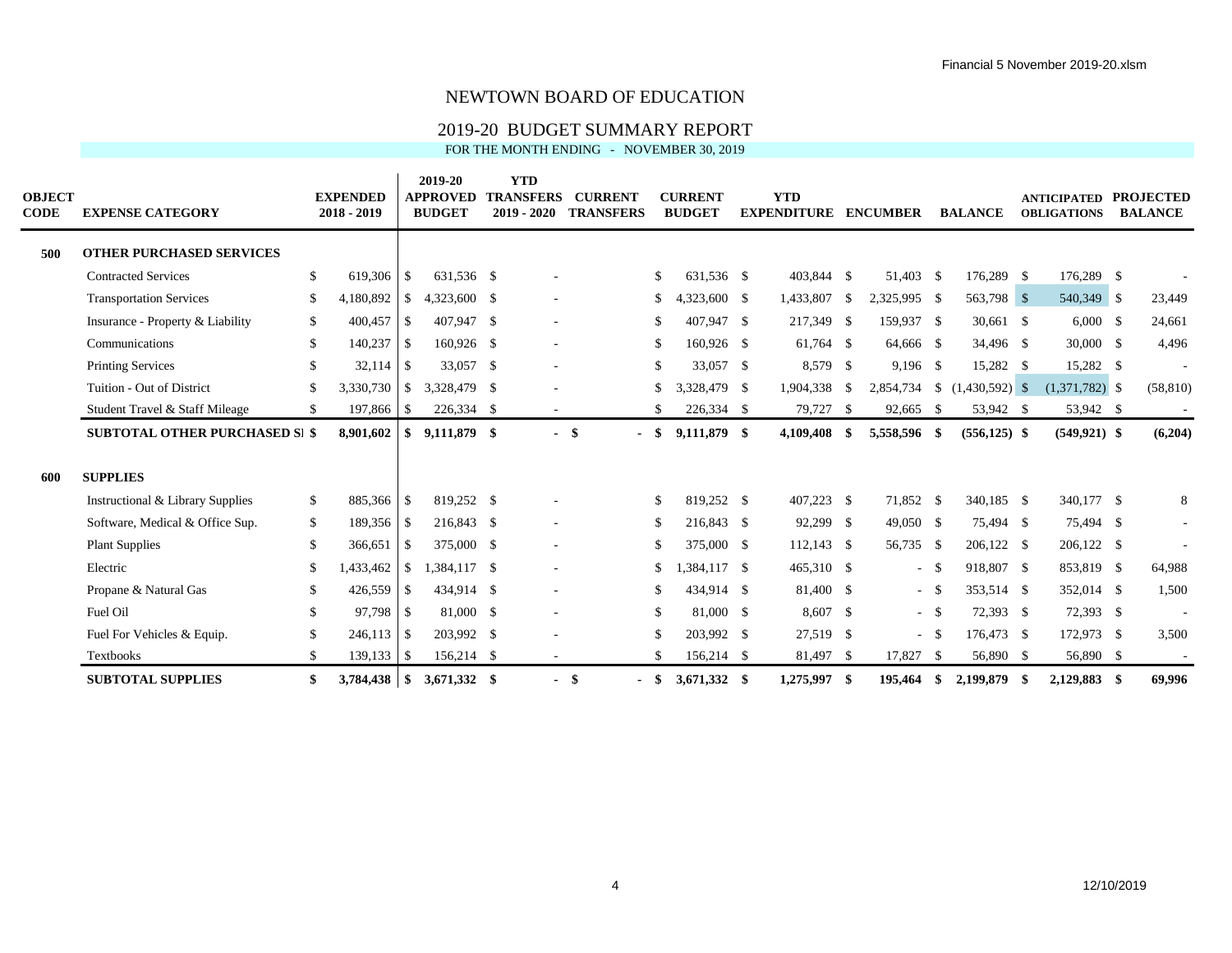#### 2019-20 BUDGET SUMMARY REPORT

FOR THE MONTH ENDING - NOVEMBER 30, 2019

| OBJECT<br>CODE | <b>EXPENSE CATEGORY</b>       |               | <b>EXPENDED</b><br>2018 - 2019 |                          | 2019-20<br><b>APPROVED</b><br><b>BUDGET</b> |        | <b>YTD</b><br>TRANSFERS<br>$2019 - 2020$ |     | <b>CURRENT</b><br><b>TRANSFERS</b> |      | <b>CURRENT</b><br><b>BUDGET</b> | <b>YTD</b><br><b>EXPENDITURE</b> |        | <b>ENCUMBER</b> |              | <b>BALANCE</b> |        | <b>ANTICIPATED</b><br><b>OBLIGATIONS</b> |        | <b>PROJECTED</b><br><b>BALANCE</b> |
|----------------|-------------------------------|---------------|--------------------------------|--------------------------|---------------------------------------------|--------|------------------------------------------|-----|------------------------------------|------|---------------------------------|----------------------------------|--------|-----------------|--------------|----------------|--------|------------------------------------------|--------|------------------------------------|
| 700            | <b>PROPERTY</b>               |               |                                |                          |                                             |        |                                          |     |                                    |      |                                 |                                  |        |                 |              |                |        |                                          |        |                                    |
|                | Capital Improvements (Sewers) | \$            |                                | -\$                      |                                             | $-$ \$ |                                          |     |                                    | \$   | $-$ \$                          |                                  | $-$ \$ | $\sim$          | -S           |                | $-$ \$ |                                          | $-$ \$ |                                    |
|                | <b>Technology Equipment</b>   | <sup>\$</sup> | 576,182                        | $\overline{\phantom{a}}$ | 550,000 \$                                  |        |                                          |     |                                    | S.   | 550,000 \$                      | 291,428 \$                       |        | 42,874          | $\mathbf{s}$ | 215,698 \$     |        | 215,698 \$                               |        |                                    |
|                | Other Equipment               | \$            | $180,624$ \$                   |                          | 207,572 \$                                  |        |                                          |     |                                    | S.   | 207,572 \$                      | 24,927                           | - S    | 111,399         | - \$         | 71,246 \$      |        | 71,246 \$                                |        |                                    |
|                | <b>SUBTOTAL PROPERTY</b>      | \$            | 756,806 \$                     |                          | 757,572 \$                                  |        | $\sim$                                   | -\$ | $\blacksquare$                     | - \$ | 757,572 \$                      | $316,355$ \$                     |        | 154,273 \$      |              | 286,944 \$     |        | 286,944 \$                               |        | $\blacksquare$                     |
| 800            | <b>MISCELLANEOUS</b>          |               |                                |                          |                                             |        |                                          |     |                                    |      |                                 |                                  |        |                 |              |                |        |                                          |        |                                    |
|                | Memberships                   | S.            |                                |                          | 74,395 \$                                   |        |                                          |     |                                    | \$   | 74,395 \$                       | 55,425 \$                        |        | 4,619           | - \$         | $14,351$ \$    |        | $14,351$ \$                              |        | $\sim$                             |
|                | <b>SUBTOTAL MISCELLANEOUS</b> | \$            | 62,869                         | -\$                      | 74,395 \$                                   |        | $\overline{\phantom{0}}$                 | -\$ | $\sim$                             | - \$ | 74,395 \$                       | 55,425 \$                        |        | 4,619           | \$           | $14,351$ \$    |        | $14,351$ \$                              |        | $\blacksquare$                     |
| 910            | <b>SPECIAL ED CONTINGENCY</b> | \$            |                                | -\$                      | $100,000$ \$                                |        | $\blacksquare$                           |     |                                    | \$   | $100,000$ \$                    |                                  | - \$   | $\blacksquare$  | -SS          | $100,000$ \$   |        | - \$                                     |        | 100,000                            |
|                | <b>TOTAL LOCAL BUDGET</b>     |               |                                |                          | 75,725,459   \$78,104,410 \$                |        | $\sim$                                   | -8  | $\sim$                             |      | $$78,104,410$ \$                | 27,667,366                       | SS.    | 44,404,739      | -S           | $6,032,313$ \$ |        | 5,642,484                                |        | 389,829                            |

*(Unaudited)*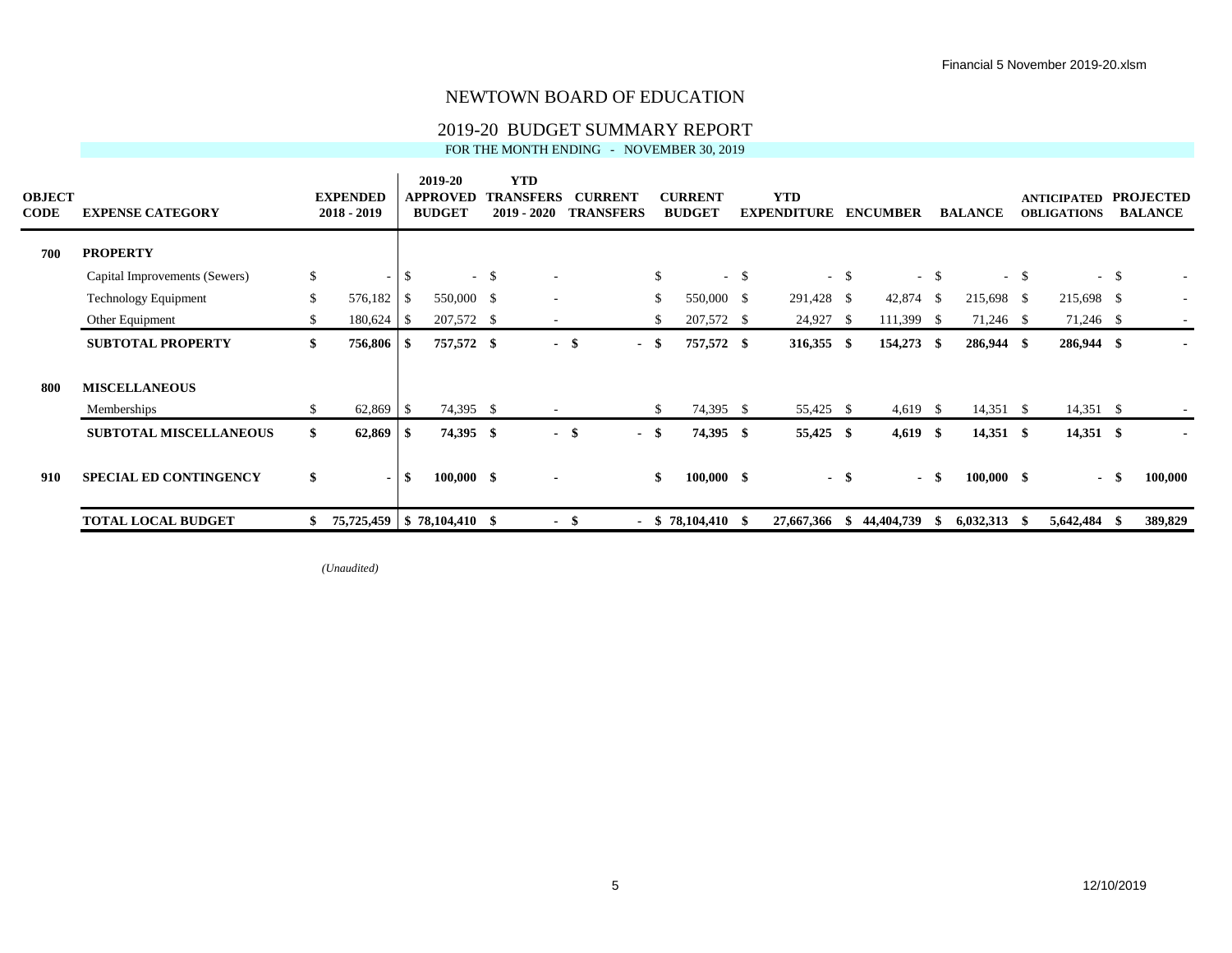#### 2019-20 BUDGET SUMMARY REPORT

|               |                         |                 | 2019-20       | YTD                        |                       |                |                             |                |                       |                |
|---------------|-------------------------|-----------------|---------------|----------------------------|-----------------------|----------------|-----------------------------|----------------|-----------------------|----------------|
| <b>OBJECT</b> |                         | <b>EXPENDED</b> |               | APPROVED TRANSFERS CURRENT |                       | <b>CURRENT</b> | YTD                         |                | ANTICIPATED PROJECTED |                |
| <b>CODE</b>   | <b>EXPENSE CATEGORY</b> | $2018 - 2019$   | <b>BUDGET</b> |                            | 2019 - 2020 TRANSFERS | <b>BUDGET</b>  | <b>EXPENDITURE ENCUMBER</b> | <b>BALANCE</b> | <b>OBLIGATIONS</b>    | <b>BALANCE</b> |
|               |                         |                 |               |                            |                       |                |                             |                |                       |                |

| <b>BOARD OF EDUCATION FEES &amp; CHARGES - SERVICES</b> | 2019-20<br><b>APPROVED</b><br><b>BUDGET</b> | <b>RECEIVED</b> | <b>BALANCE</b> | $\frac{6}{9}$<br><b>RECEIVED</b> |
|---------------------------------------------------------|---------------------------------------------|-----------------|----------------|----------------------------------|
| <b>LOCAL TUITION</b>                                    | \$38,950                                    | \$15,190        | \$23,760       | 39.00%                           |
| HIGH SCHOOL FEES FOR PARKING PERMITS                    | \$20,000                                    | \$20,000        | \$0            | 100.00%                          |
| <b>MISCELLANEOUS FEES</b>                               | \$5,000                                     | \$2,355         | \$2,645        | 47.09%                           |
| TOTAL SCHOOL GENERATED FEES                             | \$63,950                                    | \$37,545        | \$26,405       | 58.71%                           |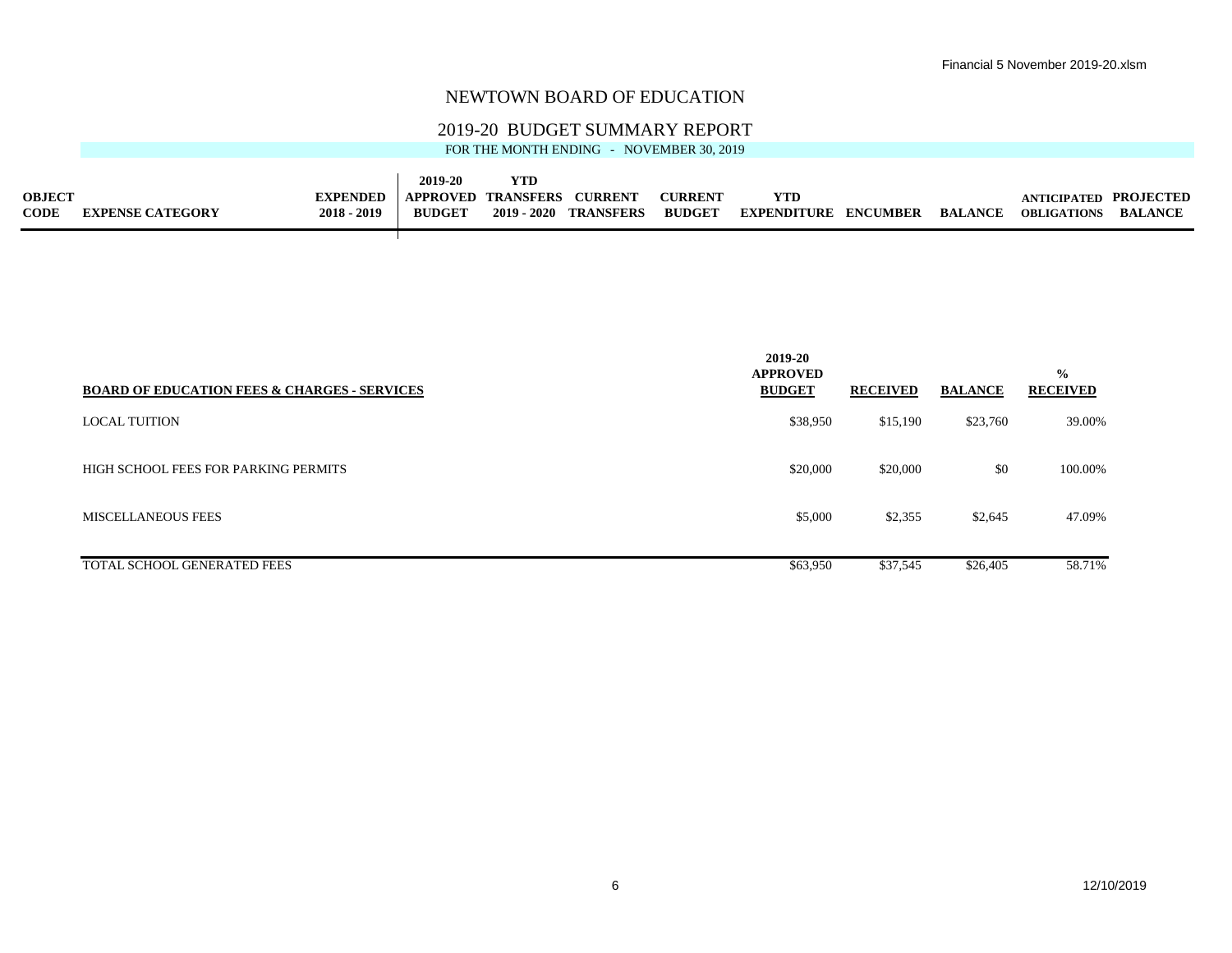#### BUDGET SUMMARY REPORT

"FOR THE MONTH ENDING - NOVEMBER 30, 2019"

#### **OFFSETTING REVENUE INCLUDED IN ANTICIPATED OBLIGATIONS**

|            | <b>OBJECT EXPENSE CATEGORY</b>                                   |              | <b>BUDGETED</b>   |        |                    | <b>CURRENT BUDGET</b> | <b>1st ESTIMATE</b> |                          | <b>STATE ESTIMATE -</b> | <b>Feb RECEIVED</b>                    | <b>May ESTIMATED</b> |
|------------|------------------------------------------------------------------|--------------|-------------------|--------|--------------------|-----------------------|---------------------|--------------------------|-------------------------|----------------------------------------|----------------------|
| 100        | <b>SALARIES</b>                                                  |              | $(54, 463)$ \$    |        | \$                 | $(54, 463)$ \$        | $(34,983)$ \$       |                          |                         | \$                                     | $\mathbb{S}$         |
| 200        | <b>EMPLOYEE BENEFITS</b>                                         |              | \$                |        | $\mathcal{S}$      |                       | \$                  | <sup>\$</sup>            |                         |                                        | \$                   |
| 300        | PROFESSIONAL SERVICES                                            |              | $\mathcal{S}$     |        |                    |                       | \$                  | $\mathcal{S}$            |                         |                                        | $\mathcal{S}$        |
| 400        | PURCHASED PROPERTY SERV.                                         | \$           | \$                |        |                    |                       | $\mathbf{s}$        | <sup>\$</sup>            |                         |                                        | $\mathcal{S}$        |
| 500        | <b>OTHER PURCHASED SERVICES</b>                                  | \$           | $(1,467,089)$ \$  |        |                    | $(1,467,089)$ \$      | (1,850,850)         | $\mathbf{s}$             |                         |                                        | \$                   |
| 600        | <b>SUPPLIES</b>                                                  |              | $\mathcal{S}$     |        | -S                 |                       | $\mathbf{\$}$       | <sup>\$</sup>            |                         | <b>S</b>                               | \$                   |
| 700        | <b>PROPERTY</b>                                                  |              | \$                |        | <sup>\$</sup>      |                       | $\mathcal{S}$       | <sup>\$</sup>            |                         |                                        | \$                   |
| 800        | <b>MISCELLANEOUS</b>                                             | \$           |                   |        | $\mathcal{S}$      |                       | $\mathbf{\hat{S}}$  | $\mathcal{S}$            |                         | $\mathcal{S}$                          | -\$                  |
|            |                                                                  |              |                   |        |                    |                       |                     |                          |                         |                                        |                      |
|            | TOTAL GENERAL FUND BUDGET                                        |              | $$(1,521,552)$ \$ |        | $\mathbf{\hat{S}}$ | $(1,521,552)$ \$      | $(1,885,833)$ \$    |                          |                         | \$                                     | $-$ \$               |
| <b>100</b> | <b>SALARIES</b><br><b>Administrative Salaries</b>                |              |                   |        | \$                 |                       |                     | <sup>\$</sup>            |                         |                                        |                      |
|            | Teachers & Specialists Salaries                                  |              |                   |        | \$                 |                       |                     | $\mathcal{S}$            |                         |                                        |                      |
|            | Early Retirement                                                 |              |                   |        |                    |                       |                     | <sup>\$</sup>            |                         |                                        |                      |
|            | Continuing Ed./Summer School                                     |              |                   |        |                    |                       |                     |                          |                         |                                        |                      |
|            | Homebound & Tutors Salaries                                      |              |                   |        |                    |                       |                     |                          |                         |                                        |                      |
|            | <b>Certified Substitutes</b>                                     |              |                   |        |                    |                       |                     |                          |                         |                                        |                      |
|            | Coaching/Activities                                              |              |                   |        |                    |                       |                     | $\mathcal{S}$            |                         |                                        |                      |
|            | Staff & Program Development                                      |              |                   |        | \$                 |                       |                     | <sup>\$</sup>            |                         |                                        |                      |
|            | <b>CERTIFIED SALARIES</b>                                        | \$           | -S<br>$\sim$      |        | $\mathbb{S}$       | $\sim$                | -\$                 | $\overline{\mathcal{S}}$ |                         | $\sqrt{S}$<br>$\overline{\phantom{a}}$ | - \$                 |
|            | Supervisors/Technology Salaries                                  | \$           |                   |        | \$                 |                       |                     | <sup>\$</sup>            |                         |                                        |                      |
|            | Clerical & Secretarial salaries                                  |              |                   |        | \$                 |                       |                     | $\mathcal{S}$            |                         |                                        |                      |
|            | <b>Educational Assistants</b>                                    |              | (5,386)           |        | $\mathbf{s}$       | $(5,386)$ \$          |                     |                          |                         |                                        | \$                   |
|            | Nurses & Medical advisors                                        |              |                   |        |                    |                       |                     | -8                       |                         |                                        |                      |
|            | Custodial & Maint Salaries                                       |              |                   |        |                    |                       |                     | -S                       |                         |                                        |                      |
|            | Non Certified Salary Adjustment<br>Career/Job salaries           |              |                   |        |                    |                       |                     |                          |                         |                                        |                      |
|            | <b>Special Education Svcs Salaries</b>                           |              | (49,077)          |        |                    | $(49,077)$ \$         | (34, 983)           |                          |                         |                                        | \$                   |
|            | Attendance & Security Salaries                                   |              |                   |        |                    |                       |                     | <sup>\$</sup>            |                         |                                        |                      |
|            | Extra Work - Non-Cert                                            |              |                   |        |                    |                       |                     | -S                       |                         |                                        |                      |
|            | Custodial & Maint. Overtime                                      |              |                   |        |                    |                       |                     | -S                       |                         |                                        |                      |
|            | Civic activities/Park & Rec                                      |              |                   |        | \$                 |                       |                     | $\mathcal{S}$            |                         |                                        |                      |
|            | NON-CERTIFIED SALARIES                                           | $\mathbb{S}$ | $(54, 463)$ \$    |        | $\mathbb{S}$       | $(54, 463)$ \$        | $(34,983)$ \$       |                          |                         | -\$                                    | $-$ \$               |
|            | <b>SUBTOTAL SALARIES</b>                                         | \$           | $(54, 463)$ \$    |        | $\mathbf{s}$       | $(54, 463)$ \$        | $(34,983)$ \$       |                          |                         | $\boldsymbol{\hat{\mathbf{s}}}$        | $-$ \$               |
| <b>200</b> | <b>EMPLOYEE BENEFITS</b><br><b>SUBTOTAL EMPLOYEE BENEFITS \$</b> |              | $-$ \$            | $-$ \$ |                    | $-$ \$                | - \$                |                          | $\blacksquare$          | $\overline{\phantom{a}}$               | - \$                 |

 $\blacksquare$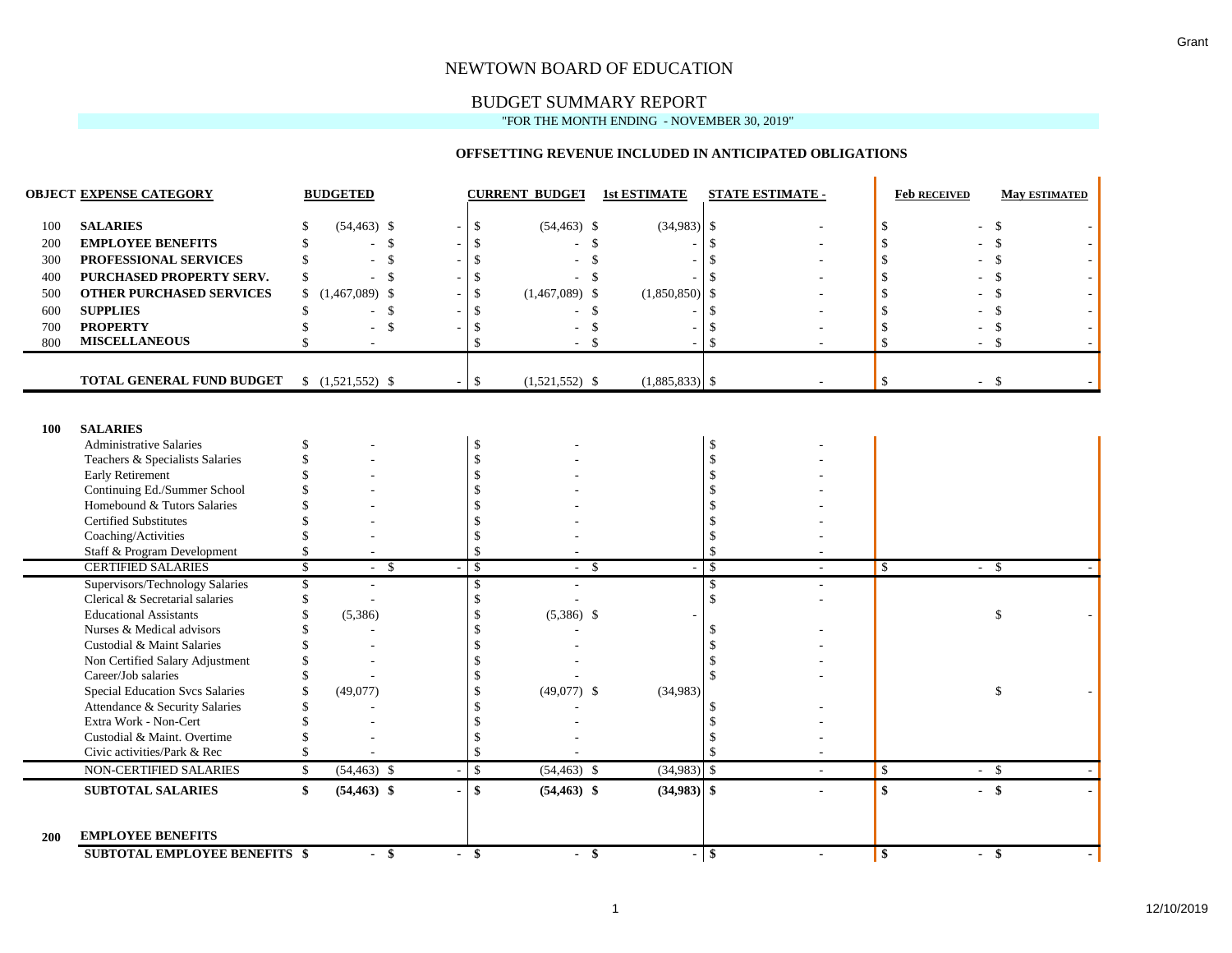#### "FOR THE MONTH ENDING - NOVEMBER 30, 2019"

#### **OFFSETTING REVENUE INCLUDED IN ANTICIPATED OBLIGATIONS**

|     | <b>OBJECT EXPENSE CATEGORY</b>                                                                                                                        |      | <b>BUDGETED</b>   |  |                      | <b>CURRENT BUDGET</b> | <b>1st ESTIMATE</b> |                      | <b>STATE ESTIMATE -</b> | <b>Feb RECEIVED</b> | <b>May ESTIMATED</b> |
|-----|-------------------------------------------------------------------------------------------------------------------------------------------------------|------|-------------------|--|----------------------|-----------------------|---------------------|----------------------|-------------------------|---------------------|----------------------|
| 300 | PROFESSIONAL SERVICES<br>Professional Services<br>Professional Educational Ser.                                                                       | \$.  |                   |  | <sup>\$</sup><br>\$. |                       |                     | \$                   |                         |                     | \$                   |
|     | <b>SUBTOTAL PROFESSIONAL SVCS</b>                                                                                                                     | - \$ | $-$ \$            |  | $\mathbf{s}$         | $-$ \$                |                     | $\mathbf{s}$         |                         | \$<br>$-$ \$        |                      |
| 400 | <b>PURCHASED PROPERTY SVCS</b>                                                                                                                        |      |                   |  |                      |                       |                     |                      |                         |                     |                      |
|     | <b>SUBTOTAL PUR. PROPERTY SER.</b>                                                                                                                    | \$   | $-$ \$            |  | \$                   |                       |                     | \$                   |                         | \$<br>$-$ \$        |                      |
| 500 | <b>OTHER PURCHASED SERVICES</b><br><b>Contracted Services</b><br><b>Transportation Services</b><br>Insurance - Property & Liability<br>Communications | \$   | (329, 230)        |  |                      | $(329, 230)$ \$       | (371, 702)          | -\$<br><sup>\$</sup> |                         |                     | \$                   |
|     | <b>Printing Services</b><br>Tuition - Out of District<br>Student Travel & Staff Mileage                                                               |      | (1, 137, 859)     |  | S<br>\$              | $(1,137,859)$ \$      | (1,479,148)         | -S<br>$\mathcal{S}$  |                         |                     | $\mathbb{S}$         |
|     | SUBTOTAL OTHER PURCHASED SI \$ (1,467,089) \$                                                                                                         |      |                   |  | \$                   | $(1,467,089)$ \$      | $(1,850,850)$ \$    |                      |                         | \$<br>- \$          |                      |
| 600 | <b>SUPPLIES</b>                                                                                                                                       |      |                   |  |                      |                       |                     |                      |                         |                     |                      |
|     | <b>SUBTOTAL SUPPLIES</b>                                                                                                                              | \$   | $-$ \$            |  | \$                   | $-$ \$                | $\blacksquare$      | $\mathbf{\$}$        |                         | \$<br>$-$ \$        |                      |
| 700 | <b>PROPERTY</b>                                                                                                                                       |      |                   |  |                      |                       |                     |                      |                         |                     |                      |
|     | <b>SUBTOTAL PROPERTY</b>                                                                                                                              | \$   | $-$ \$            |  | \$                   | $-$ \$                | $\blacksquare$      | \$                   |                         | \$<br>$-$ \$        |                      |
| 800 | <b>MISCELLANEOUS</b><br>Memberships                                                                                                                   |      |                   |  |                      |                       |                     |                      |                         |                     |                      |
|     | <b>SUBTOTAL MISCELLANEOUS</b>                                                                                                                         | \$   | $-$ \$            |  | \$                   | $-$ \$                |                     | $\mathbf{\$}$        |                         | \$<br>$-$ \$        |                      |
|     | <b>TOTAL LOCAL BUDGET</b>                                                                                                                             |      | $$(1,521,552)$ \$ |  | $\mathbf{s}$         | $(1,521,552)$ \$      | $(1,885,833)$ \$    |                      |                         | \$<br>$-$ \$        |                      |
|     |                                                                                                                                                       |      |                   |  |                      |                       |                     |                      |                         | #DIV/0!             | #DIV/0!              |
|     | Excess Cost and Agency placement Grants are budgeted at 75%.                                                                                          |      |                   |  | \$                   | (1,521,552)           |                     |                      |                         |                     |                      |

Additional Revenue based on internal estimate **Additional Revenue based on internal estimate** and all estimate and the setting of the setting of the setting of the setting of the setting of the setting of the setting of th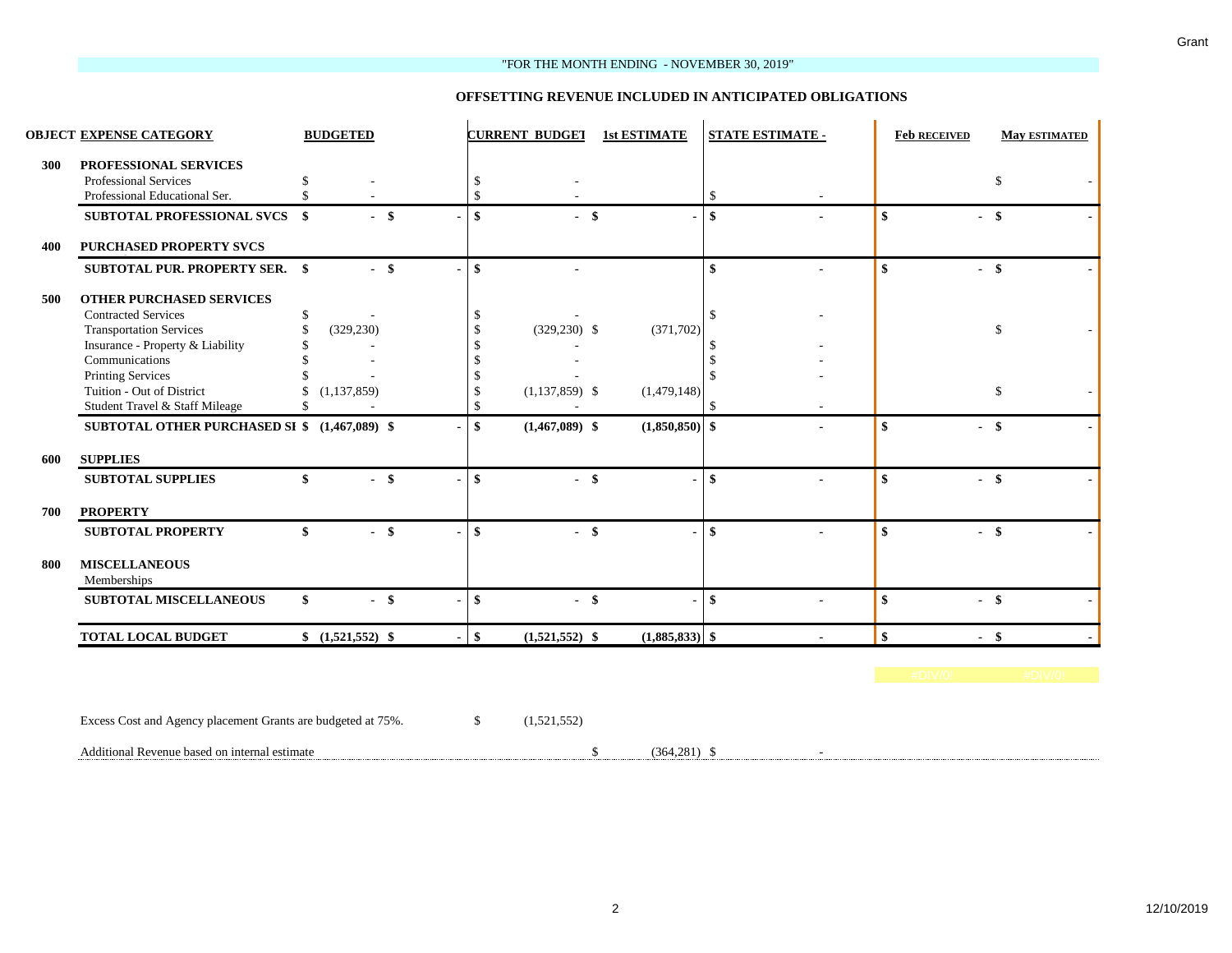# $2019 - 2020$ NEWTOWN BOARD OF EDUCATION **TRANSFERS RECOMMENDED DECEMBER 17, 2019**

|                | <b>FROM</b>                        | ጥጣ<br>1 V                                 |               |
|----------------|------------------------------------|-------------------------------------------|---------------|
| AMOUNT         | <b>CODE</b><br><b>JDESCRIPTION</b> | <b>DESCRIPTION</b><br><b>CODE.</b><br>IDE | <b>REASON</b> |
| <b>ADMINIS</b> | , , , , , , , , , ,                |                                           |               |

| \$18.551 | ITEACHERS & SPECIALISTS SALARIES           | 100 | TEACHERS & SPECIALISTS SALARIES | TRANSFERS BETWEEN TEACHERS & SPECIALISTS SALARIES TO<br>ADJUST BUDGET TO CURRENT STAFF SALARIES |
|----------|--------------------------------------------|-----|---------------------------------|-------------------------------------------------------------------------------------------------|
| \$94,046 | <b>TEACHERS &amp; SPECIALISTS SALARIES</b> | 100 | TEACHERS & SPECIALISTS SALARIES | $\Box$ TO RECLASSIFY A TEACHERS AT REED FROM READING.<br>TO CLASSROOM                           |

12/9/2019